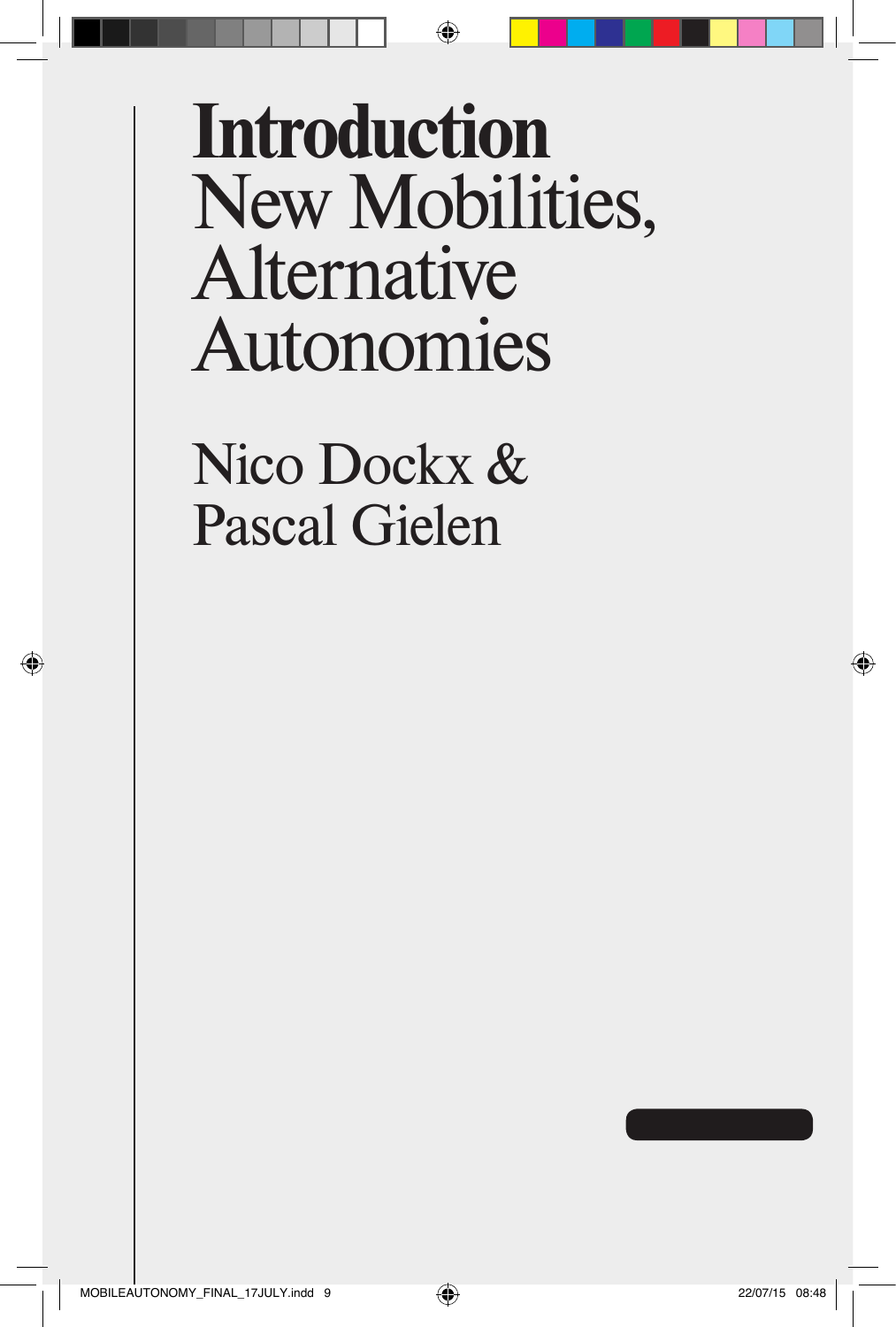*Mobile Autonomy* detects, in both theory and practice, what modes of economy and working modalities artists and other professionals develop to create their work in contemporary social, economic and political conditions. Can they develop sustainable structures to uphold their artistic autonomy? How can they organize themselves in a world in which they need to be increasingly mobile and flexible? Are there complementary practices and can they learn from each other? Can other professions and even institutions such as unions learn from the artists' experiences of self-organization too? And, the other way around: can artist and creative professionals learn from alternative organizational models?

While repressive liberalism is occupying our world and life system, classic institutions such as universities, hospitals, parliamentary bureaucracies and museums are under pressure. On the ground this means that all kinds of employers and workers find themselves in post-Fordist conditions in which work becomes flexible, mobile, project-based, and temporary. Permanent employment is on the way out and is being exchanged for the statute of the freelancer, promoted by governments and multinationals: this is as good as it gets. Artists have been familiar with these precarious conditions for a long time already, even long before the concept of post-Fordism was launched. Do they, based on this shared experience, have interesting operational models to offer?

In *Mobile Autonomy* theoretical insights are mixed with hands-on practices, examples and art works. Learning to reflect on and deal with contemporary artists' working conditions in practice was our main ambition in compiling this book.

Contributions come from internationally high-profile theorists and artists or collectives who have proven themselves in developing lucid thinking and performative dealing with the contemporary post-Fordist conditions in a repressive-liberal political and economic context.

In the first chapter 'Common Precarious Autonomy' artist Thomas Hirschhorn takes the lead by describing his own practice in an interview as 'singular', 'precarious' and political. But by doing this he makes us understand immediately the complexity and subtlety of those (sometimes fashionable) concepts. Hirschhorn: 'I am only interested in what is really political: the Political with a capital 'P' that implicates and asks "Where do

Mobile Autonomy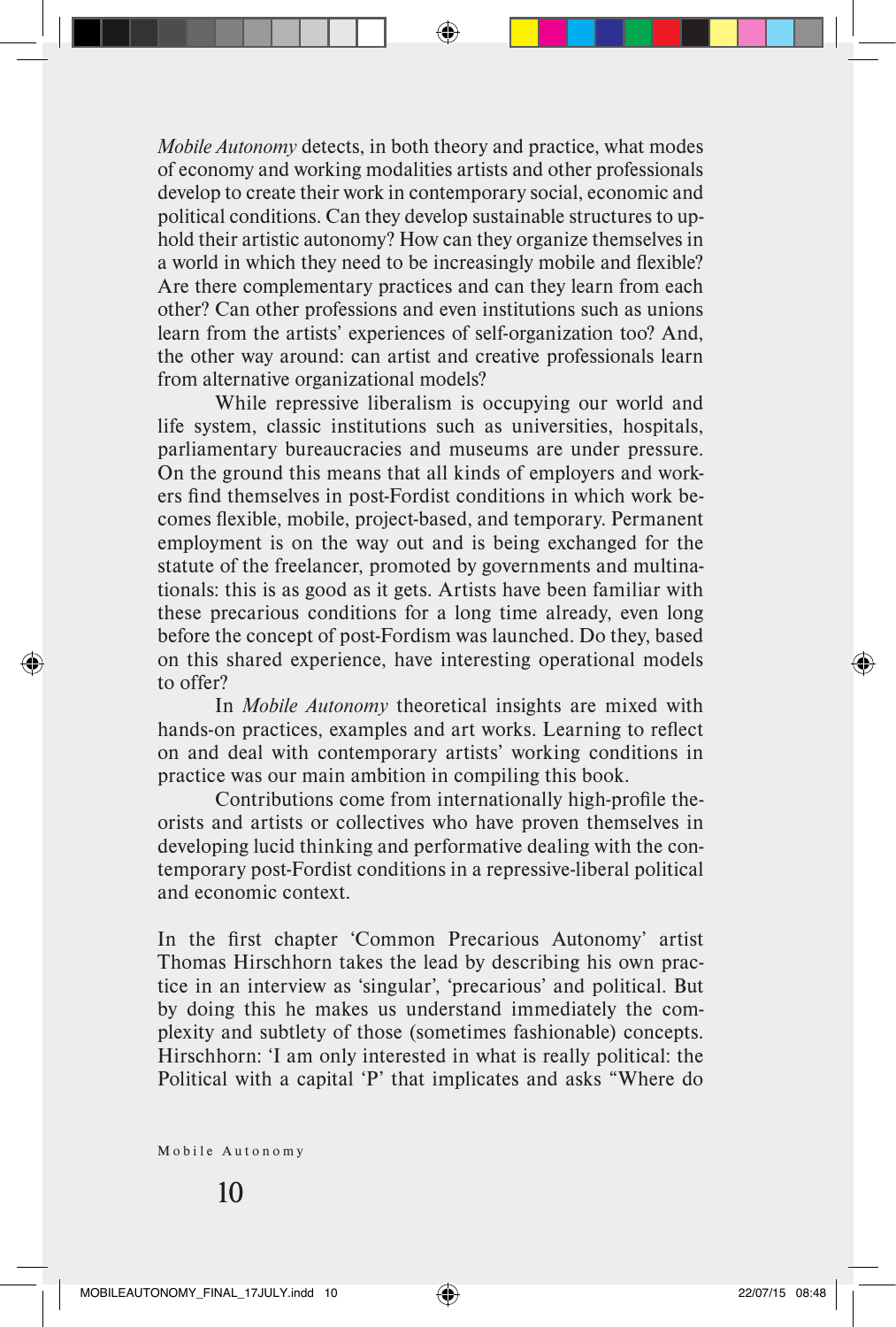I stand? Where does the other stand? What do I want? What does the other want?" The political with a small 'p', which simply comments and forms general opinions doesn't interest me and never has. I am concerned with making art politically. I am not concerned with making political art.' This is also very present in the text and image archives concerning the 'eternal flame' project that he contributed to this book.

Political philosopher Isabell Lorey elaborates those notions in a more analytical way. By doing this she provides a lucid insight in how precarization is governmental nowadays, but at the same time she points at the potentials that it delivers to build a new autonomy. By giving a historical social contextualization of the latter concept, Lorey can be very critical about it: autonomy is a bourgeois male construction that has to be redefined.

While Lorey gives a sound analysis on a broader social level, sociologist Pascal Gielen looks at how autonomy may function in the art world. By using the metaphor of the car industry the sociologist concludes that auto-mobility has had its day. If artist want to stay mobile and autonomous they need to build other organizational structures, which Gielen calls a collective traveling caravan. In the parallel historical shifts from liberalism to neoliberalism, from Fordism to post-Fordism and from modern to contemporary art, artists needs to build up their own artistic biotope if they wish to escape from governmental interference and free market solutions. The cooperative can be seen as an interesting model to develop such a new mobile autonomy.

A Dog Republic (Jean-Baptiste Decavèle, Nico Dockx, Yona Friedman, Helena Sidiropoulos and Krist Torfs) publish here both their recent revolution and constitution manifestos, proposing thereby a call for barking conversations amongst all of us, which could go beyond notions of individualism and collectivism. Through shared curiosity and strong complementarity in between the different dogs' friends they bring forward new points of view in our daily life situations such as politics, philosophy, communication.

In the second part, 'New Autonomous Attitudes', artists, curators and theorists explore possible attitudes and collaborative strategies for artists and curators today.

Raqs Media Collective provide us with very hands-on guidelines by elaborating the concept of the 'nautonomat'.

Introduction

11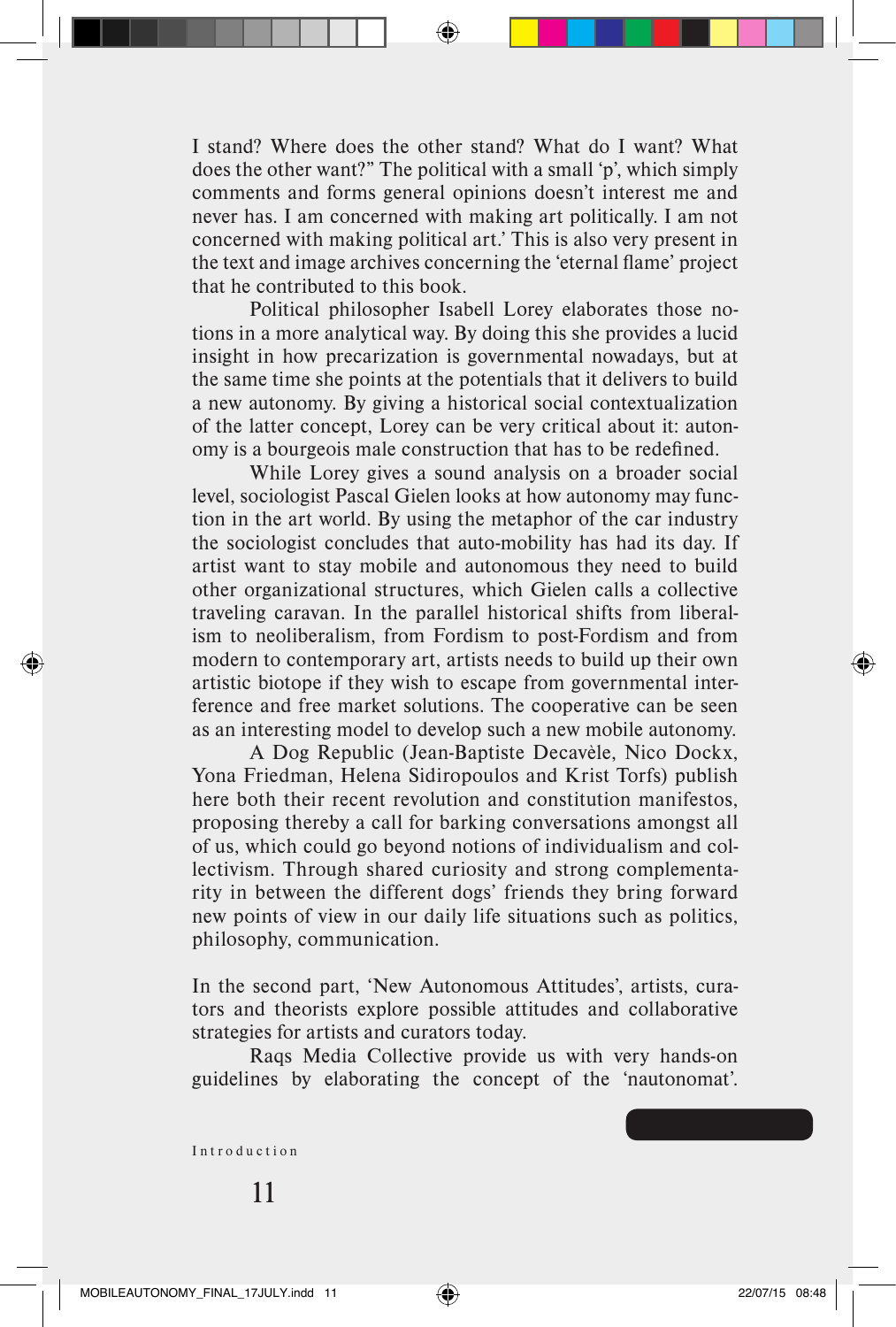Based on their own experience of organizing an open seminar they propose flows, beverages, sight lines and other highly original tools to develop good collaborative practices of exchange and collective learning as an art form.

Oda Projesi decided to publish here the transcription of a conversation that they organized in 2014, after the ANA (Astrid Noack's Atelier) residency in Copenhagen in 2013. Within this workshop project, they worked on the issue of 'motherhood' related to everyday life production. The inspiration comes from the very need of being artist mothers and wanting to participate in for example — residencies and other work environments together with their family while keeping up a sustainable social life.

By his own comments and in a sort of 'polylogue', Erik Hagoort explores the working mode of affinity with the founder of 6108NORTH (Chicago) Tricia Van Eck, photographer Kirsten Leenaars, archivist, artist, curator and educator Jason Pallas and artist, curator and writer Caroline Picard. The Orpheus Chamber Orchestra has a horizontal organization structure without a conductor and is seen as an exemplary model of organizing such new ways of collaboration and of understanding each other in very different (artistic, private and public) settings.

The social anthropologist Jonas Tinius describes how such a collaborative network is organized for mainly performing artists in Germany on the www. The cobratheater.cobra network seems to be a highly functional and operational working model beyond classic (mostly government–sponsored) company structures and beyond the performance entertainment market. Cobra is a system worth looking at and learning from when we want to make free theatre or free art again.

Curator, theorist and 'projectarian' Kuba Szreder elaborates the attitude of 'radical opportunism' to describe the autonomous possibilities of the independent curator of today. This pragmatic operational mode is a possible way of dealing with the opportunities the contemporary artistic, economic and political context delivers us, while staying critical and political.

A special intervention for this book is made by Louise Osieka on the work of Jef Geys. On May 9th, she recorded a monologue as an attempt to describe and interpret Jef Geys' oeuvre, with autonomy as a voluntary guideline. An interesting discovery is that his work exists in undermining exactly the autonomous character of the art work and the artist. This monologue will be

Mobile Autonomy